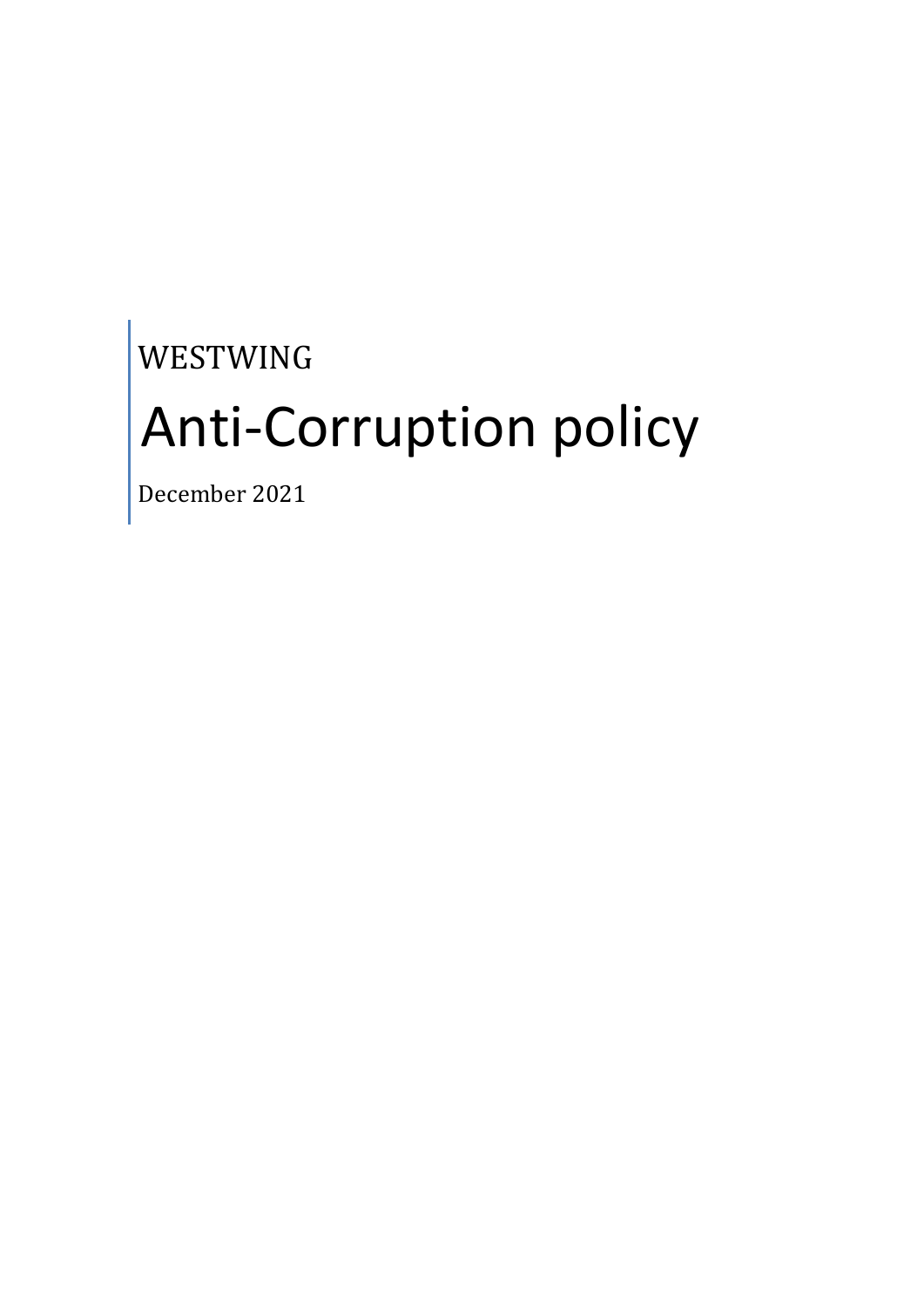*"How we do things is just as important as what we do.*

*Of course, our vision is to become the European leader in home & living eCommerce for Home Enthusiasts, by creating the most inspiring customer experience and the most loved brand…*

*… but not at any price."*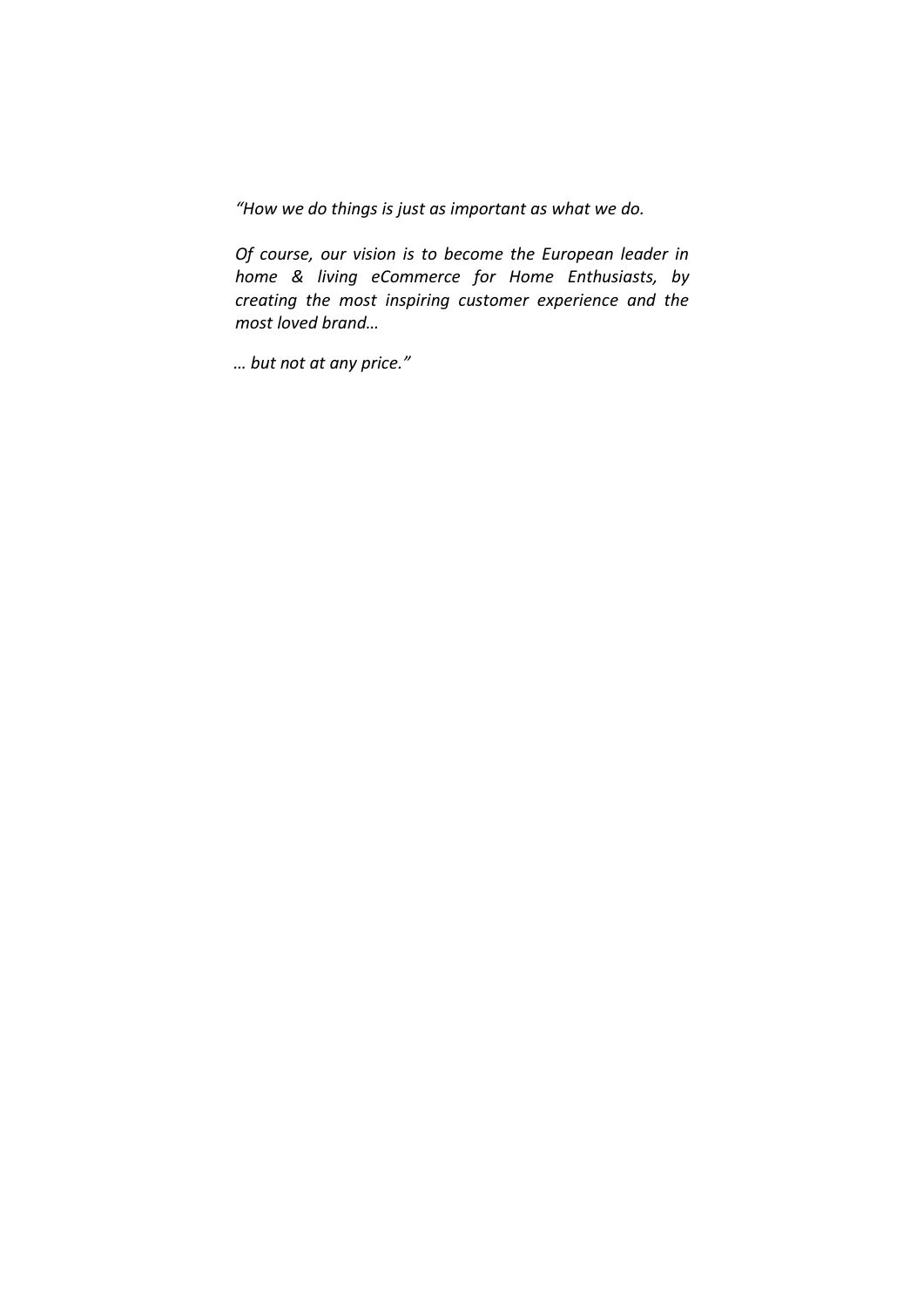# **Table of Contents**

| 2.<br>3.<br>4.<br>5.<br>5.1<br>6.<br>6.1<br>6.2<br>6.2.1<br>6.2.2<br>7.<br>7.1<br>7.2<br>8.<br>8.1<br>8.2<br>8.3<br>9.<br>9.1<br>9.2<br>9.3<br>10.<br>10.1 |
|------------------------------------------------------------------------------------------------------------------------------------------------------------|
|                                                                                                                                                            |
|                                                                                                                                                            |
|                                                                                                                                                            |
|                                                                                                                                                            |
|                                                                                                                                                            |
|                                                                                                                                                            |
|                                                                                                                                                            |
|                                                                                                                                                            |
|                                                                                                                                                            |
|                                                                                                                                                            |
|                                                                                                                                                            |
|                                                                                                                                                            |
|                                                                                                                                                            |
|                                                                                                                                                            |
|                                                                                                                                                            |
|                                                                                                                                                            |
|                                                                                                                                                            |
|                                                                                                                                                            |
|                                                                                                                                                            |
|                                                                                                                                                            |
|                                                                                                                                                            |
|                                                                                                                                                            |
|                                                                                                                                                            |
|                                                                                                                                                            |
| 10.2                                                                                                                                                       |
| 11.                                                                                                                                                        |
| 11.1                                                                                                                                                       |
| 11.2                                                                                                                                                       |
| 12.                                                                                                                                                        |
| 12.1                                                                                                                                                       |
| 12.2                                                                                                                                                       |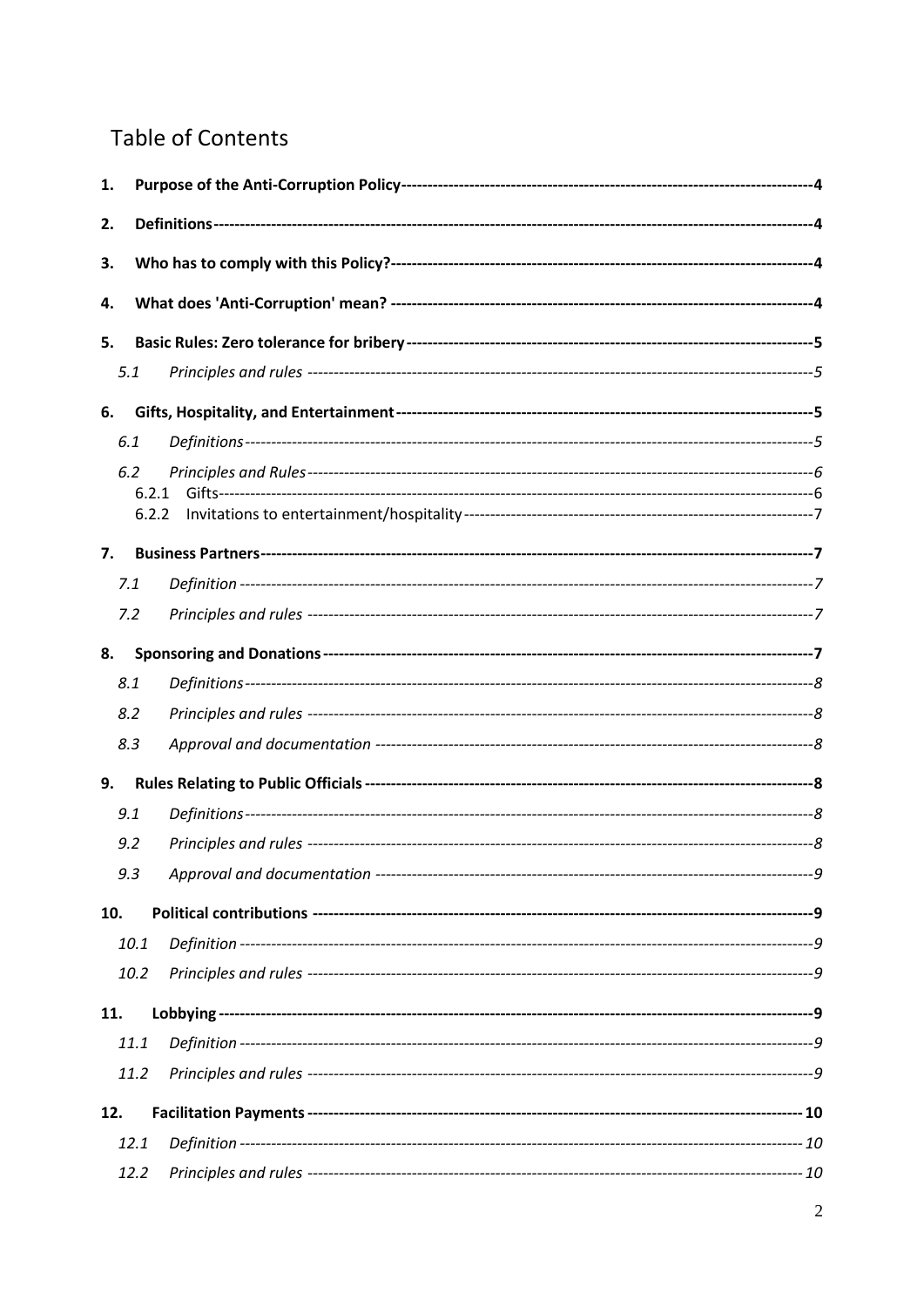| 14. |  |  |  |  |
|-----|--|--|--|--|
|     |  |  |  |  |
|     |  |  |  |  |
| 15. |  |  |  |  |
|     |  |  |  |  |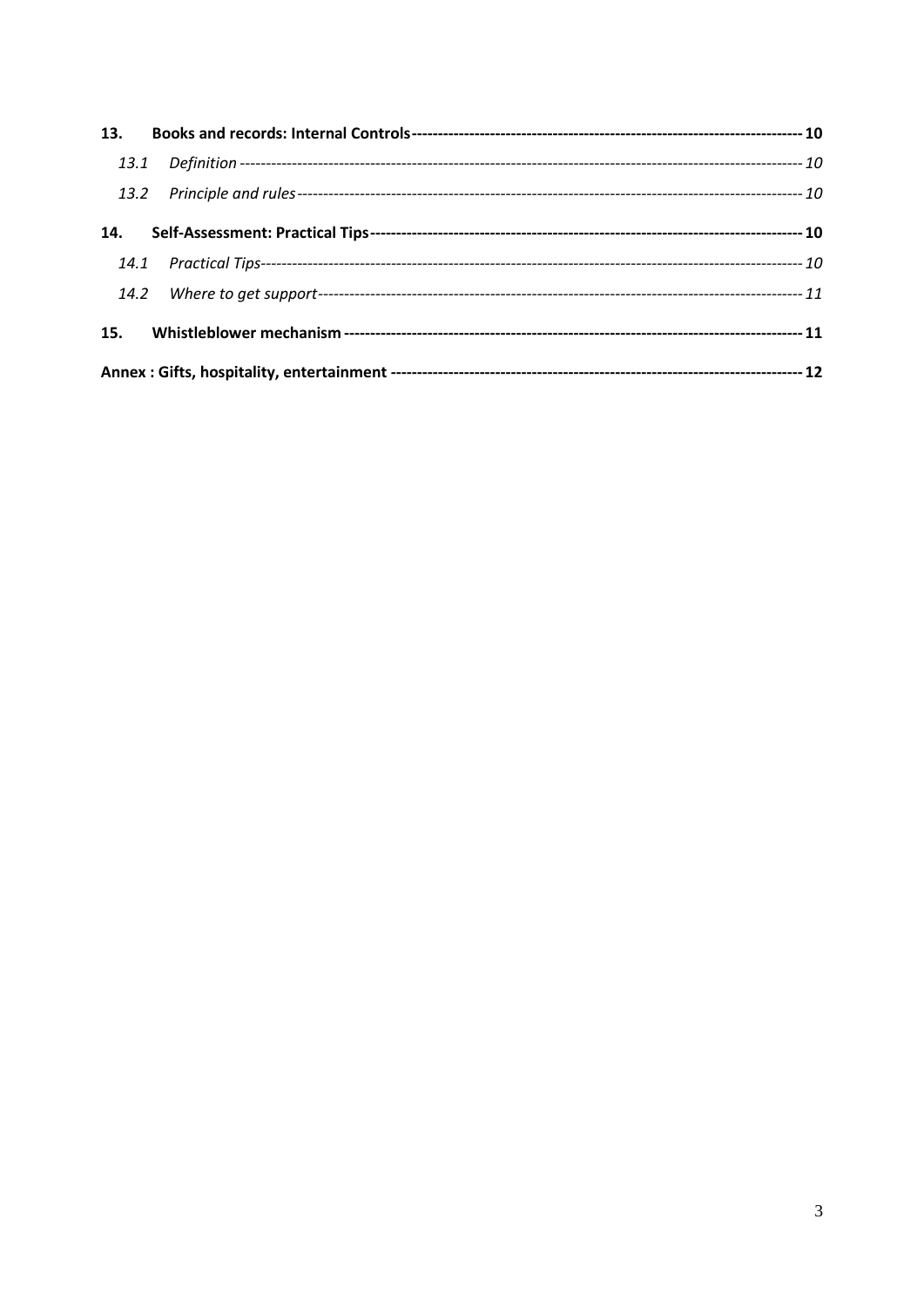# **1. Purpose of the Anti-Corruption Policy**

This Anti-Corruption Policy substantiates Westwing's zero tolerance policy for bribery and outlines acceptable and non-acceptable behaviors to ensure compliance with anti-corruption laws. This includes compliance with all laws, domestic and foreign, prohibiting improper payments, gifts, or inducements of any kind to and received from any person, including officials in the private or public sector and business partners.

For any questions in relation to compliance issues or this Policy, you may contact **[compliance@westwing.de.](mailto:compliance@westwing.de)**

# **2. Definitions**

**"Head of department"** means the respective Head of a department/division (e.g., Head ofHR, Head of SEO), or, in absence of a Head of department/division, the respective Chief of the department/division (e.g., CEO, CFO, CTO).

**"Compliance"** means the Compliance department of Westwing Group AG as a part of the Legal & Finance department of Westwing Group AG (compliance@westwing.de).

**"Internal Control"** means the internal control department of Westwing Group AG as a part of the Finance department of Westwing Group AG.

"**Management**" means the formal managing director of the respective legal entity (Geschäftsführer or Vorstand).

"**Policy**" means this Anti-Corruption Policy.

# **3. Who has to comply with this Policy?**

This Policy applies to all Westwing Group companies hereinafter referred to as "Westwing" and all their employees including management and board members.

This Anti-Corruption Policy sets up minimum requirements. If provisions in other laws, regulations, or rules, be it local, national, or international, have a more stringent position to the matters mentioned in this Anti-Corruption Policy, those shall be observed and complied with. In cases of conflict between this Anti-Corruption Policy and a mandatory local regulation, the local regulation shall prevail.

# **4. What does 'Anti-Corruption' mean?**

Corruption can take place in many types of activities. It usually is designed to obtain financial benefits or other personal gain. For example, bribes are intended to influence behavior. Bribery means giving, offering, or receiving an improper benefit with the intention of influencing the behavior of someone to obtain or retain a commercial advantage.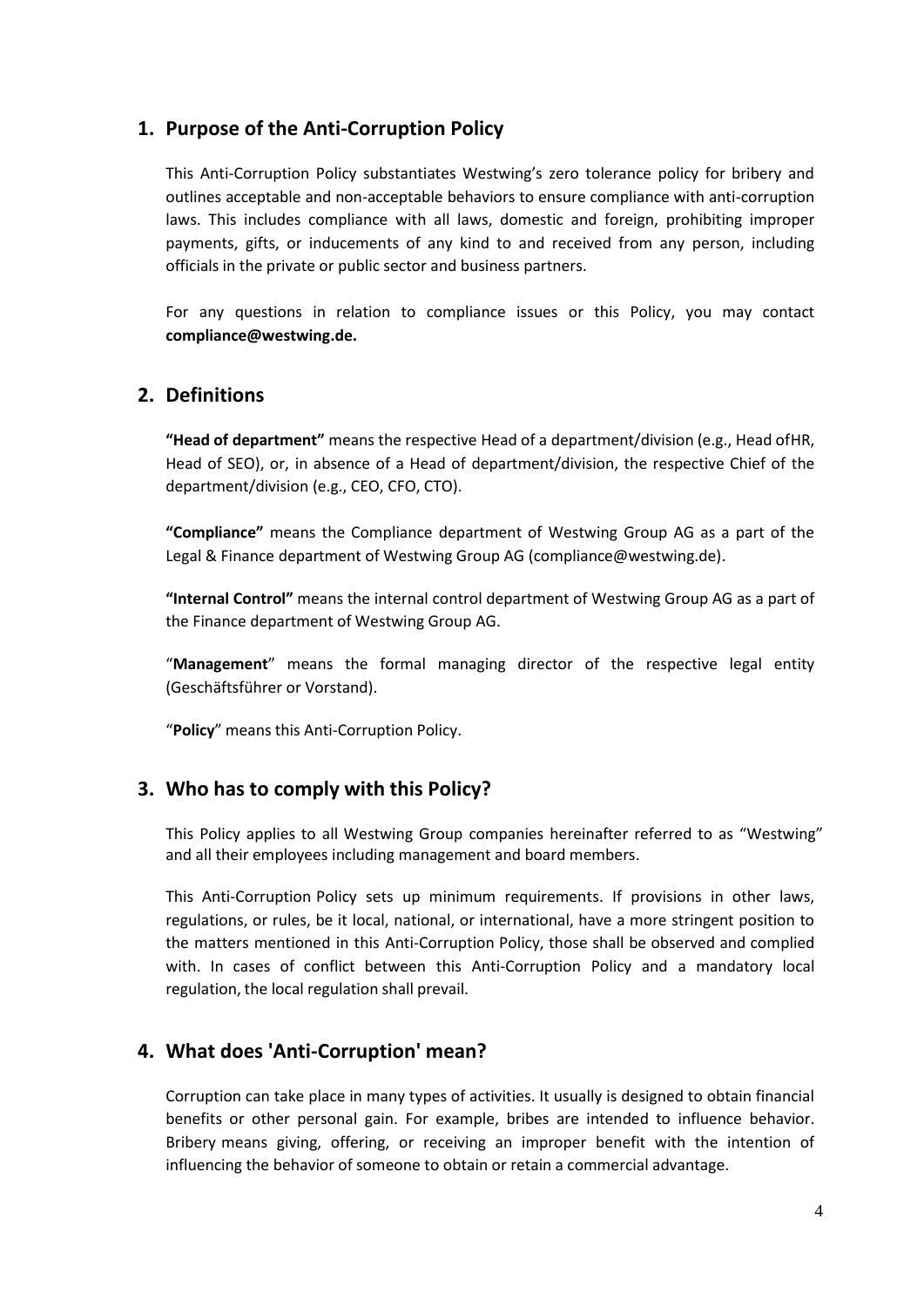Bribery can take a variety of forms – offering or giving money or anything else of value. In fact, even common business practices or social activities can constitute bribes in some circumstances,such as:

- **Gifts** (see section 6 for specific rules and information);
- **Hospitality, such as meals** (see section 6);
- **Entertainment** (see section 6);
- **Travel, or reimbursement of travel-related expenses** (see section 6);
- **Attendance at a conference hosted or paid for by Westwing** (see section 6);
- **Contracts with business partners** (see section 7)
- **Sponsoring, charitable or political contributions** (see section 8 and 10);
- **Benefits in favor of public officials** (see section 9);
- **Facilitation payments** (see section 12);
- **Personal advice or assistance**;
- **Favoring relatives or business partners in employment with Westwing**.

In the following sections you can find the **basic** (see section 5) and **specific rules** (see section 6 et seq.) on proper behavior.

Before consulting your **Head of your department** or **[compliance@westwing.de](mailto:compliance@westwing.de)**, always try to help yourself first by carrying out a **Self-Assessment according to section 14**.

# **5. Basic Rules: Zero tolerance for bribery**

#### **5.1 Principles and rules**

- a) Westwing has zero tolerance of bribery.
- b) Employees must not bribe, and they must not use intermediaries, such as agents, consultants, advisers, distributors, or any other business partner to commit acts of corruption.
- c) The anti-corruption rules of Westwing apply to interactions with public officials, business partners and with private persons. We also expect our business partners to comply with our anti-corruption principles. We will terminate business relationships with any agent or third-party representative that violates any of these principles.
- d) Always ask yourself before offering or giving money or anything else of value to any person if what you are considering doing could be viewed as having an illegitimate purpose. If the answeris yes, you must not proceed, even if the benefit is of low value.
- e) We will take disciplinary actions against employees who are found to be giving or taking bribesor who offer, promise, or give any improper or corrupt financial or other advantage. This may lead to dismissal or termination of employment and, if appropriate, criminal proceedings.

# **6. Gifts, Hospitality, and Entertainment**

**6.1 Definitions**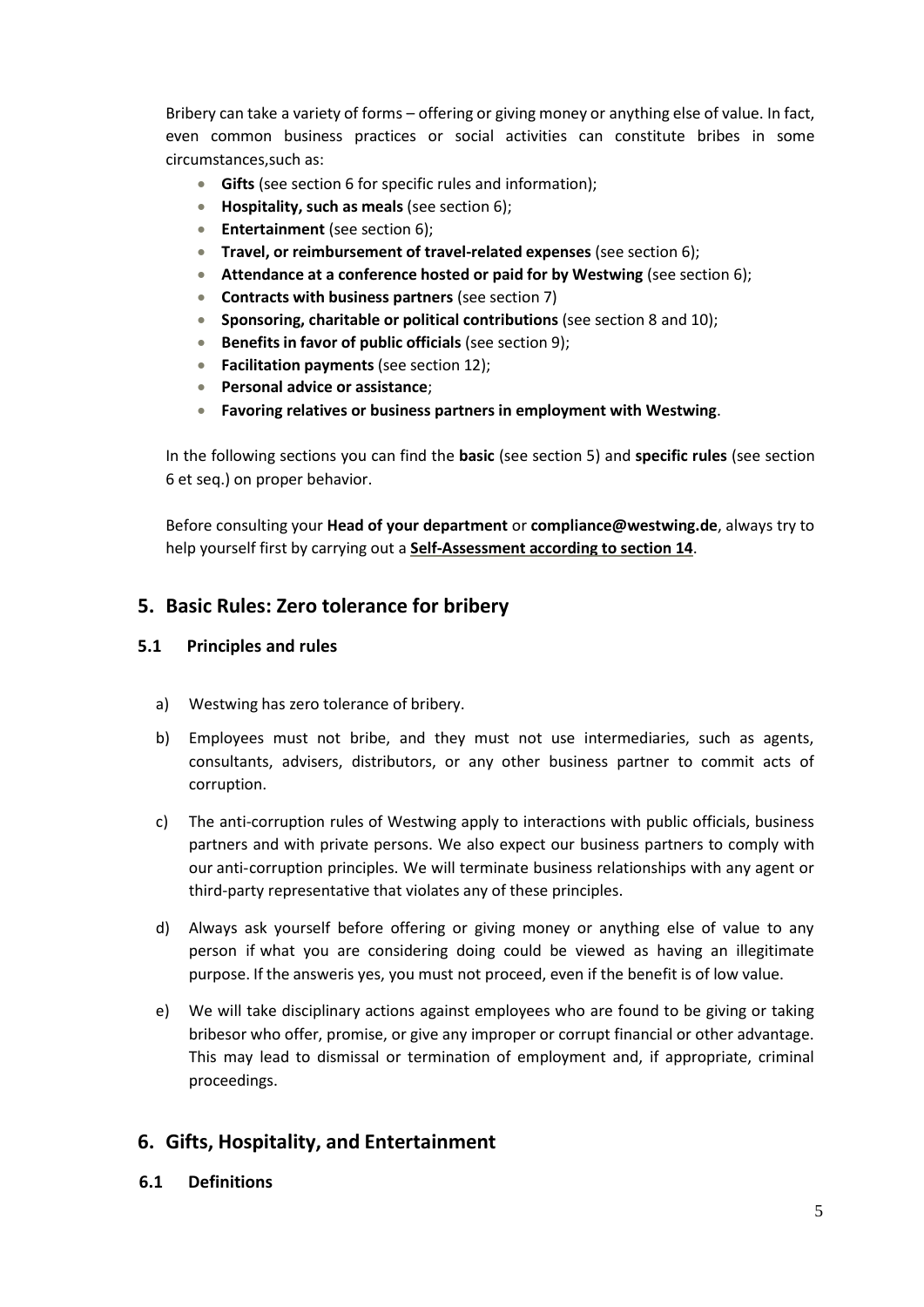**"Gifts"** are benefits of any kind given to someone as a sign of appreciation or friendship without expectation of receiving anything in return. They include 'courtesy gifts', which are small gifts given at culturally recognized occasions (e.g., weddings, funerals) or special times of the year (e.g., Christmas, New Year).

**"Hospitality"** generally includes refreshments, meals, and accommodation.

"**Entertainment**" generally includes attendance at plays, concerts, and sports events.

#### **6.2 Principles and Rules**

- a) All gifts need to be reported to [compliance@westwing.de](mailto:compliance@westwing.de) (exceptions are gifts below EUR 10 such as calendars, pens etc.). Below at aa) you find more details.
- b) All invitations/entertainment activities need to be reported to compliance@westwing.de. This relates to lunches, dinners, hotels, drinks, travel, etc. (exceptions are invitations below EUR 10 such as lunch at Cobie or McDonald's). Below at bb) you find more details.
- c) In the reports of gifts and invitations, the following elements need to be reported: name of the donor, date, description of gift/invitation, reason, expected monetary value (e.g., taken from a relevant Internet shop), place and participating parties. For your report, if you do not know already, please clarify with the donor/the inviting company if they have organized taxation according to sec. 37b EStG, and report that in your report, too.

#### **6.2.1 Gifts**

- a) **Gifts below EUR 10:** Gifts below EUR 10 can be accepted legally without reporting to **[compliance@westwing.de.](mailto:compliance@westwing.de)**
- b) **Gifts between EUR 10 and EUR 35:** Gifts between EUR 10 and EUR 35 can be accepted legally, after reporting to **[compliance@westwing.de.](mailto:compliance@westwing.de)** If the gift can be accepted from a compliance point of view, it needs to be reported for taxation to HR Payroll, if taxation is not organized by the donor. However, if taxation is not organized by the donor and you want to avoid taxation, send the gift back. Otherwise, the gift's value will be added to your payroll.
- c) **Gifts between EUR 35 and EUR 100:** As a basic rule, gifts between EUR 35 and EUR 100 can only be accepted once **[compliance@westwing.de](mailto:compliance@westwing.de)** has approved them. If the gift can be accepted from a compliance point of view, it needs to be reported for taxation to HR Payroll if taxation is not organized by the donor. However, if taxation is not organized by the donor and you want to avoid taxation, send the gift back. Otherwise, the gift's value will be added to your payroll.
- d) **Gifts exceeding EUR 100:** are generally not allowed at all and must be sent back. This will be also confirmed to you once you report the gift to [compliance@westwing.de.](mailto:compliance@westwing.de)

Note: All rules also apply in a case where you only keep the gift inside the company building because the relevant legal consideration is that you could use it at home, even if you don't.

Specific example Goodie Bags: The value of goodie bags to take away from fairs or events needs to be assessed on an estimation basis. Probably many bags exceed the value of EUR 100 and thus are not allowed to be accepted.

Specific example Spontaneously Accepted Gift: If pre-approval is not possible (e.g. because you are at an event without email access), and then you have accepted already, then you still need to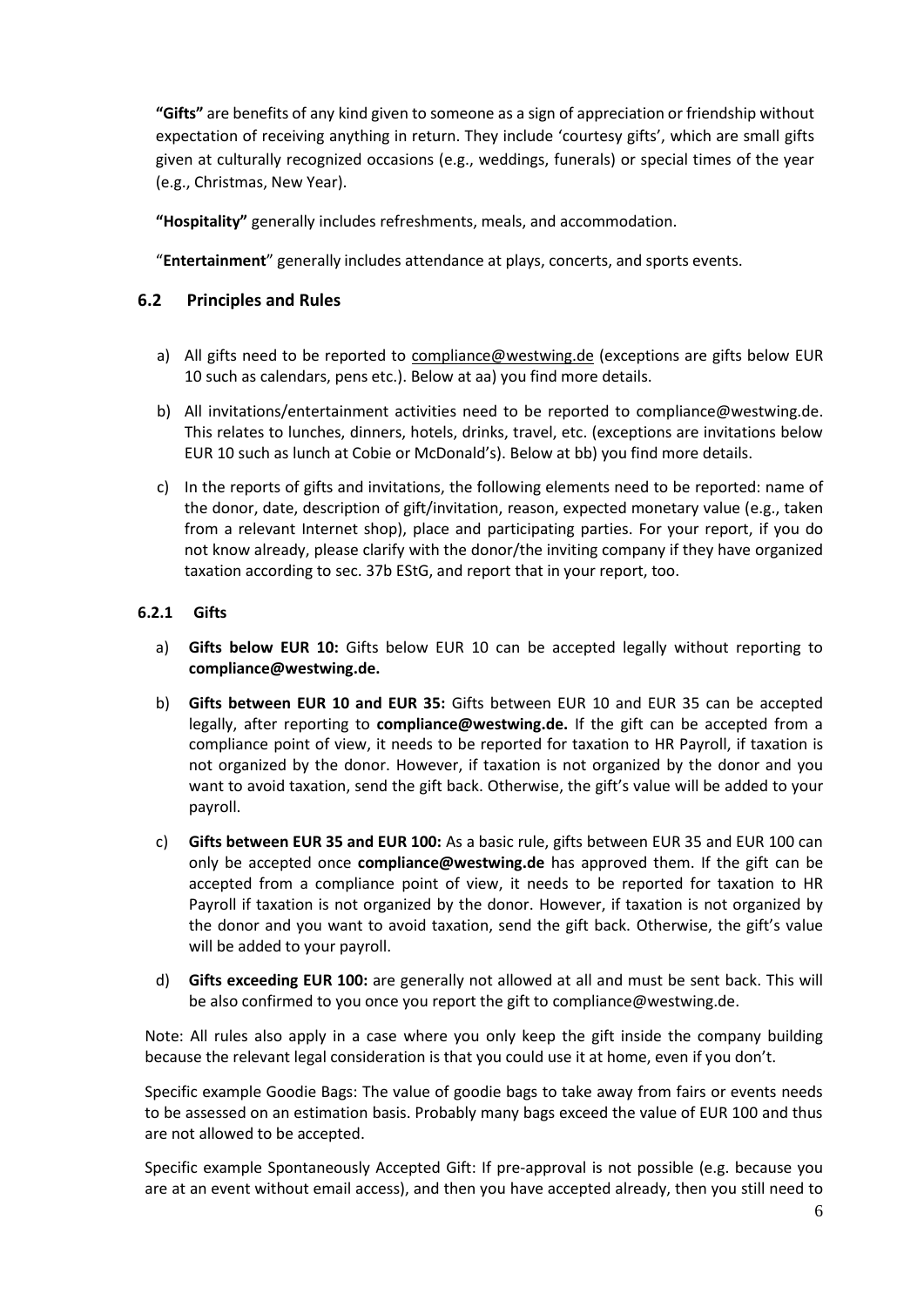inform [compliance@westwing.de o](mailto:compliance@westwing.de)nce you have email access back. They will then advise you, and if it's not allowed to keep the gift, then you probably need to send the gift back to the donor.

#### **6.2.2 Invitations to entertainment/hospitality**

- a) Invitations must be business-related and appropriate, and must at least serve to maintain the business relation in a socially acceptable way
- b) **Invitations below EUR 10:** Invitations below EUR 10 can be accepted legally without reporting to [compliance@westwing.de.](mailto:compliance@westwing.de)
- c) **Invitations between EUR 10 and EUR 50:** Invitations between EUR 10 and EUR 50 (i.e., the value of the event, the hospitality, the food, the beverages) can be accepted legally, and need to be reported before the event to [compliance@westwing.de.](mailto:compliance@westwing.de)
- d) **Invitations between EUR 50 and EUR 100:** Invitations between EUR 50 and EUR 100 are subject to approval by [compliance@westwing.de b](mailto:compliance@westwing.de)efore the event. If the invitation can be accepted from a legal point of view, it needs to be reported for taxation to HR Payroll if the invitation exceeds EUR 60 and if taxation is not organized by the inviting company. However, if taxation is not organized by the inviting company (if you don't know, ask them) and you want to avoid taxation, do not accept the invitation. Otherwise, the invitation's value will be added to your payroll.

Note: If you cannot ask for the approval b[y compliance@westwing.de u](mailto:compliance@westwing.de)pfront (e.g., because the event happens spontaneously), then ask for approval afterwards.

- e) **Invitations exceeding EUR 100:** are not allowed at all.
- f) If a company invites you to a business trip e.g. to a fair in a European capital, and the company, e.g. a supplier, wants to pay for flights and standard hotels, this is a Compliance issue and needs to be approved by [compliance@westwing.de u](mailto:compliance@westwing.de)pfront.

# **7. Business Partners**

#### **7.1 Definition**

A "**Business Partner**" is any person, including a legal entity, with whom Westwing interacts and that is not a Westwing company or employee.

#### **7.2 Principles and rules**

In business units/legal entities that bear a significant risk of corruption, in case of doubt [compliance@westwing.de](mailto:compliance@westwing.de) has to be consulted regarding appropriate anti-corruption compliancemeasures before:

- Entering a partnership;
- Appointing an agent to work on Westwing's behalf; or
- Entering a new contract/or amending the terms of an existing contract.

With regards to gifts, hospitality and/or entertainment offered to or given from Business Partners, **section 6** applies.

# **8. Sponsoring and Donations**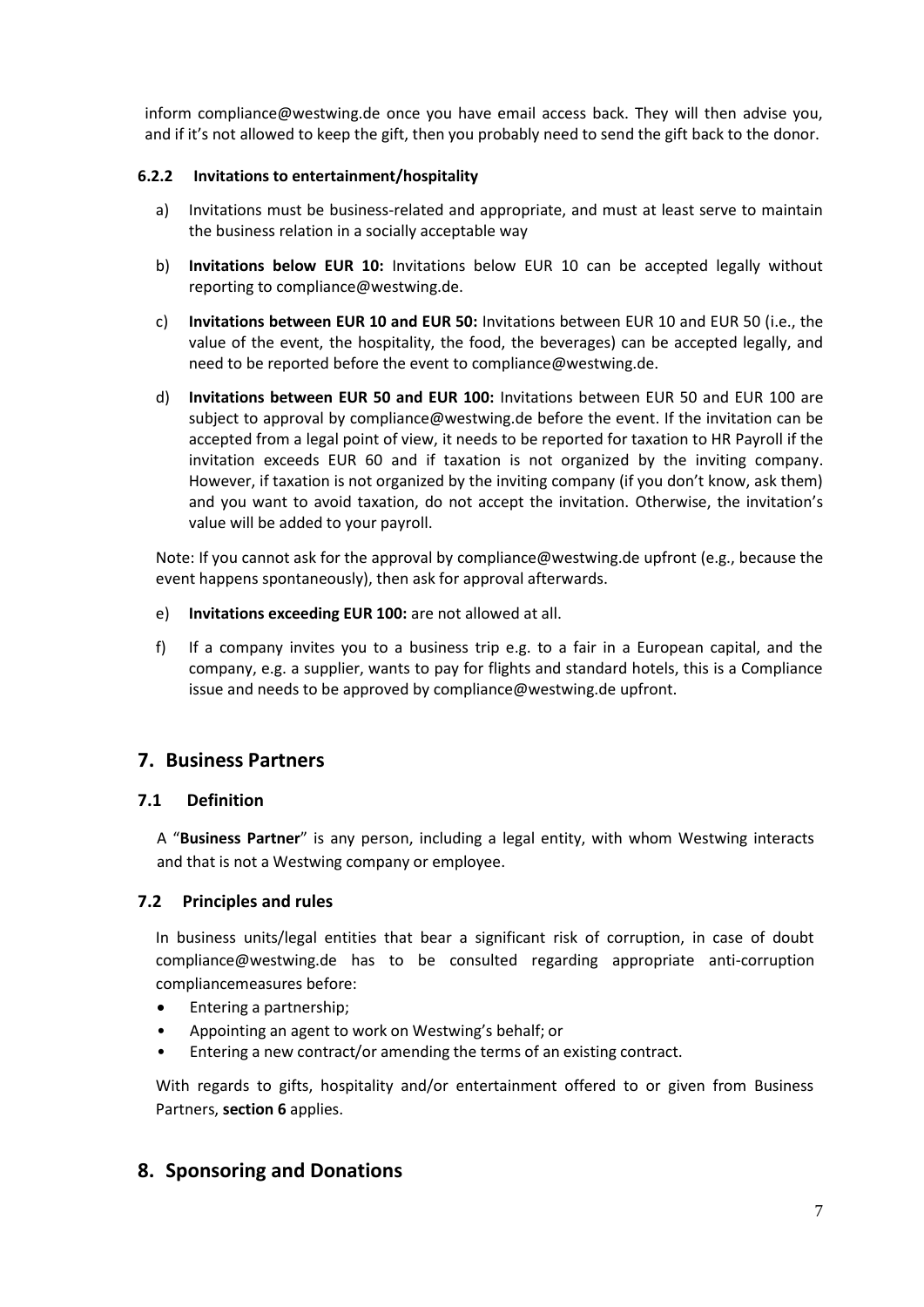#### **8.1 Definitions**

"**Sponsoring**" is the promotion of persons, events, or institutions in terms of money, services, or other non-cash benefits with the intention to foster communication and marketing objectives.

"**Donations**" are voluntarily provided monetary or non-monetary benefits. These expenses are not covered by the term "sponsoring" because they are given for a charitable/not-for-profit purpose (without direct business interests).

#### **8.2 Principles and rules**

- a) Expenses made as sponsoring or donations may not be used as a vehicle to conceal bribes. To ensure that an expense is legitimate the following four questions should be considered:
	- What is the purpose of the payment?
	- Is the payment at the request of a foreign official?
	- Is a foreign official associated with the charity and, if so, can the foreign official make decisions regarding your business in that country?
	- Is the payment conditioned upon receiving business or other benefits?

b) Mandatory criteria to be fulfilled for sponsoring/donating:

- A written agreement with the recipient restricting the use of funds;
- Recipient has to provide audited financial statements;
- Ensure that funds are transferred to a valid bank account;
- Confirmation that the charity's commitments were met before funds were disbursed;
- On-going monitoring of the efficacy of the program;
- All sponsoring expenses require a written contract;
- Sponsoring engagements may never be contradictory to the values and basic principles of Westwing.

#### **8.3 Approval and documentation**

#### **Donations or sponsoring expenses need the prior approval of [compliance@westwing.de a](mailto:compliance@westwing.de)nd have tobe registered.**

Generally, internal, and external communication of an engagement should be possible. Furthermore, all engagements – irrespective of duration, value, form, or impact – require appropriate documentation which includes records of an adequate application of funds, e.g., progress reports, inspections, documentation of evidence, contribution receipt.

# **9. Rules Relating to Public Officials**

#### **9.1 Definitions**

"**Public officials**" are employees and officers of government departments, employees and officers of companies owned or partially owned by a government, officers, and employees of international organizations, such as the United Nations, politicians, candidates of political parties etc.

#### **9.2 Principles and rules**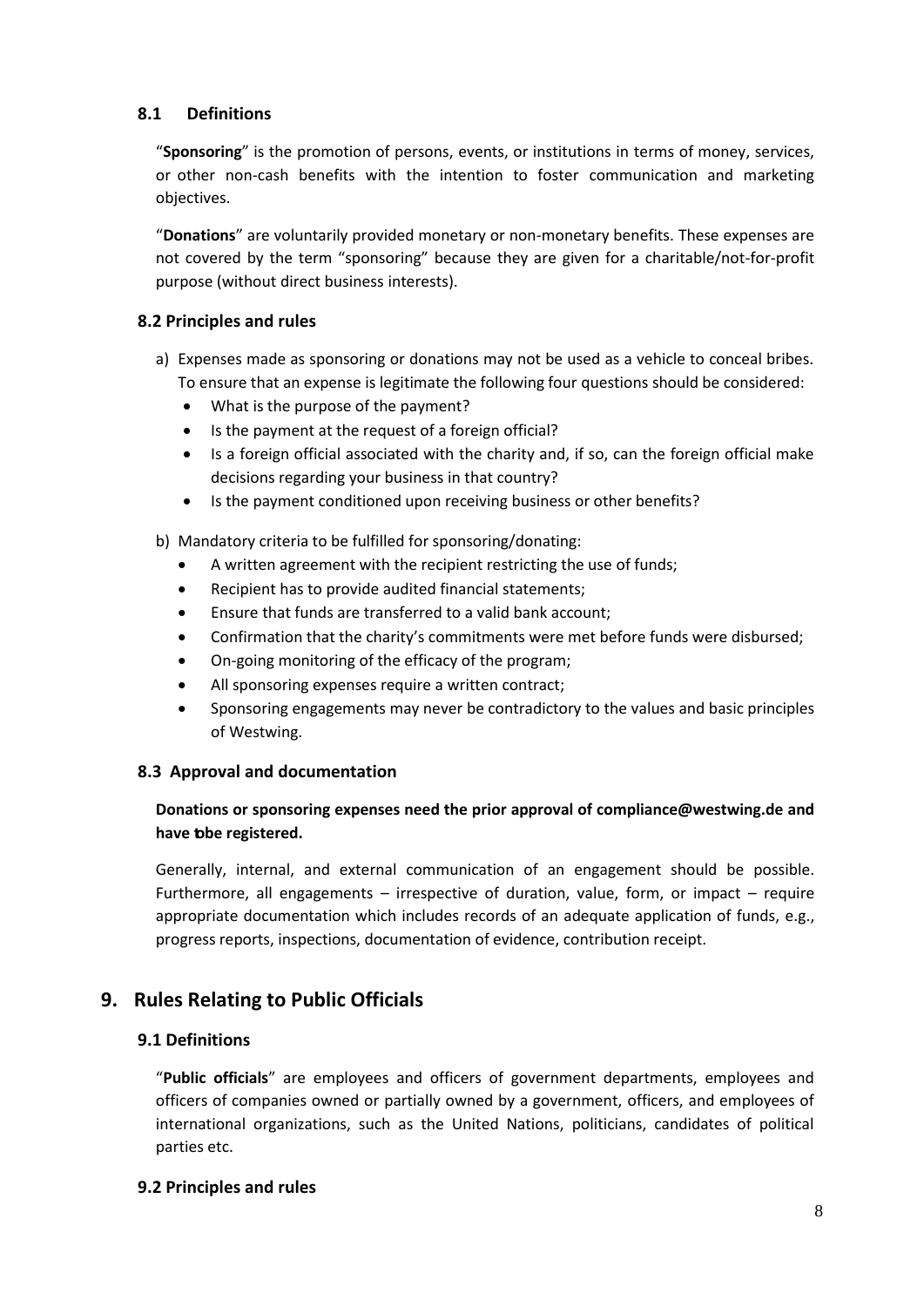Westwing does not distinguish between public officials and employees of private sector organizations so far as corrupt practices are concerned. However, it is important to recognize that public officials are often subject to stricter rules and restrictions that do not apply to persons who operate in the private sector.

**Therefore, as a general rule, Westwing employees should not provide gifts or hospitality or any other benefit to, or receive them from, a government or other public official (or their close families and business associates), except for symbolic gifts of insignificant monetary value provided this is allowed by local law.**

Any relationship with public officials must be in strict compliance with the rules and regulations to which they are subject to (i.e., any applicable rules or regulations in the particular country relating to public officials or that have been imposed by their employer) and any benefit conveyed to a public official must be appropriate, fully transparent, properly documented, and accounted for.

#### **9.3 Approval and documentation**

**All benefits offered to or received from a public official need the prior approval of [compliance@westwing.de](mailto:compliance@westwing.de) and have to be registered.**

# **10. Political contributions**

#### **10.1 Definition**

"**Political contributions**" are monetary or non-monetary (e.g., resources, facilities) contributions to support political parties, politicians, or political initiatives.

#### **10.2 Principles and rules**

**All political contributions must be approved by the managing director ("Geschäftsführer") of Westwing.**

#### **11. Lobbying**

#### **11.1 Definition**

**"Lobbying"** is the act of directly or indirectly influencing public decision-making, such as the content of a law or regulation, by interacting with one or more public decision-makers.

#### **11.2 Principles and rules**

Westwing refrains from participating in public policy-making and lobbying activities. However, should any such activities be taking place these are led by the Executive Team of Westwing Group AG and in accordance with local laws and regulations. Any lobbying related activities, expenditures, positions, and channels will be publicly reported.

Mandatory criteria to be fulfilled by employees participating in lobbying activities in Westwing's name or on its behalf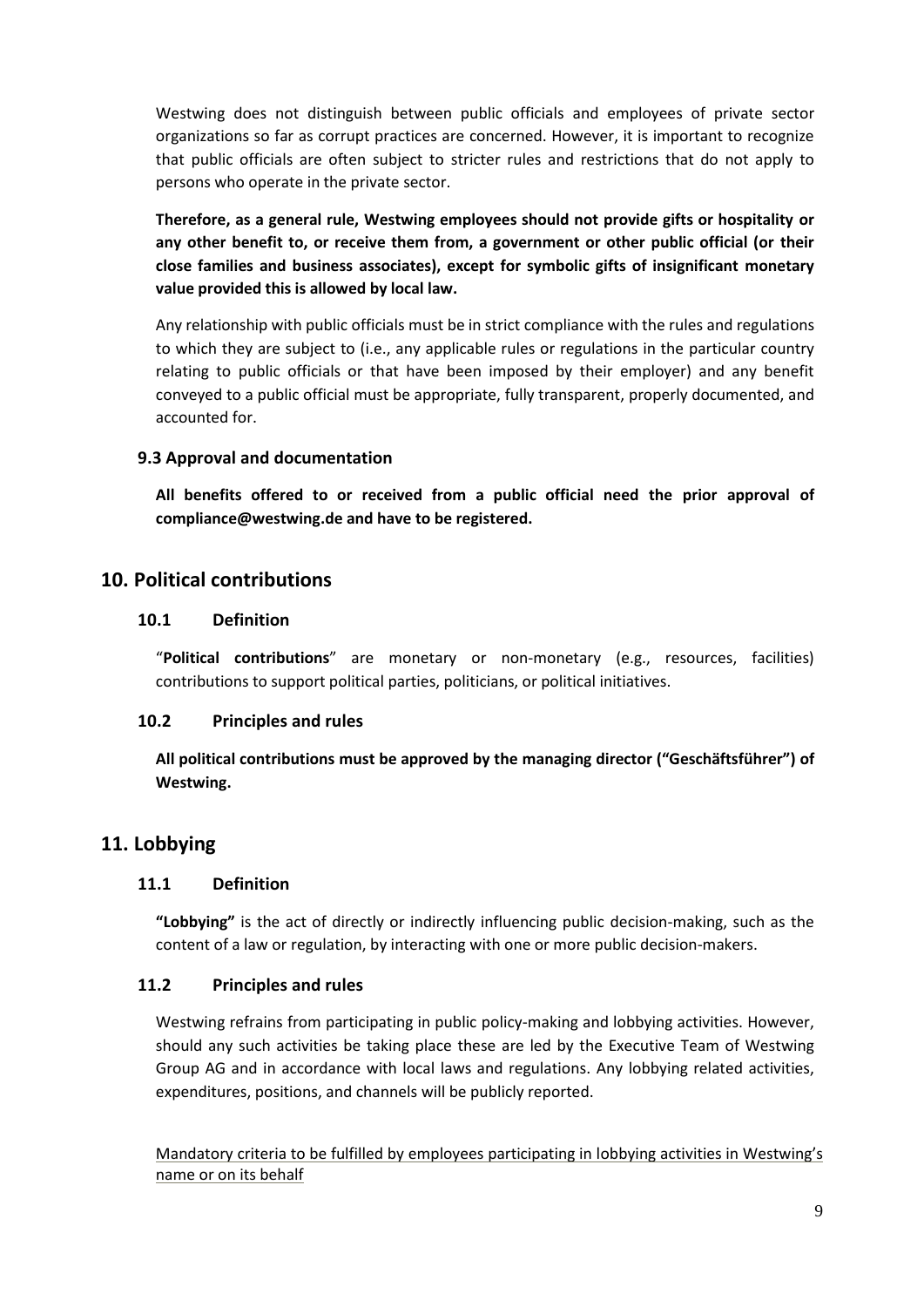- a) Act in accordance with national regulations and local best practices, and register with the relevant local authorities if required;
- b) Never cause a public decision maker to favor Westwing's interests via the granting of an undue advantage of any kind;
- c) Act with professionalism, diligence, and integrity, in particular by providing information that is both reliable and accurate and by avoiding any conflicts of interests.

# **12. Facilitation Payments**

#### **12.1 Definition**

"**Facilitation payments**" are payments to public officials to expedite the performance of duties of a non-discretionary nature. These payments are intended to influence only the timing of the public officials' actions (e.g., illegal payments to expedite visa issue or clearing goods through customs), but not their outcome.

#### **12.2 Principles and rules**

Facilitation payments of any kind are not allowed.

# **13. Books and records: Internal Controls**

#### **13.1 Definition**

"**Books and records**" include accounts, invoices, correspondence, papers, CDs, tapes, memoranda and any other document or transcribed information of any type.

#### **13.2 Principle and rules**

Westwing must prepare and maintain books and records that accurately and in reasonable detaildocument the source of the revenues and the use that has been made of Westwing's assets.

'Off-the-books' accounts and false or deceptive entries in Westwing's books and records are strictly prohibited. All financial transactions must be documented, regularly reviewed, and properly accounted for in the books and records of the relevant Westwing entity.

All relevant financial controls and approval procedures must be followed. The retention and archive of Westwing records must be consistent.

# **14. Self-Assessment: Practical Tips**

#### **14.1 Practical Tips**

How do you know if an offered gift, entertainment, or hospitality by, or to, Westwing is acceptable? First, take a step back and ask yourself the following:

- What is the intent  $-$  is it to build a relationship or is it something else?
- How would it look if these details were on the front of a newspaper?
- Did I consider all relevant information and facts and include them in the decisionprocess?
	- o Is the benefit connected to any services in return?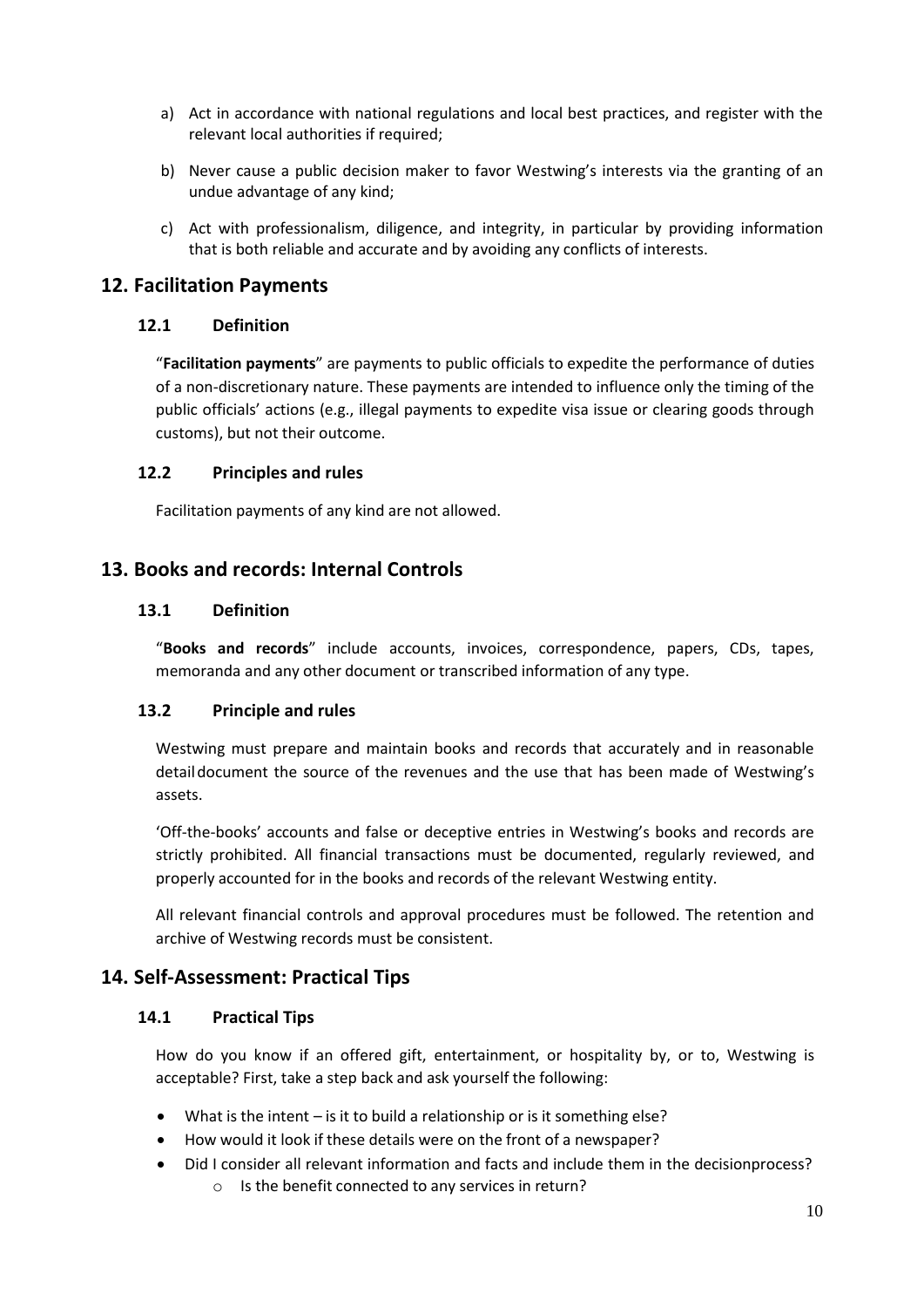- o Who is the recipient (private person, business partner or a public official)?
- $\circ$  Is the relationship between the recipient and donor of the benefit free ofany possible objections?
- o Are the circumstances of the benefit transparent?
- o Is the type of benefit free of objections?
- o Is the value of the benefit appropriate?
- o Is the frequency of the granted benefit adequate and free of objections?
- o Regarding invitations, is the inviting person participating in the event?

#### **14.2 Where to get support**

If you find it difficult to provide a relevant answer to one of the above questions, ask **[compliance@westwing.de](mailto:compliance@westwing.de)**.

#### **15. Whistleblower mechanism**

If at any time a Westwing employee becomes aware of an activity prohibited by this Policy, or is offered a bribe by any third party, or is approached by a third party who solicits a bribe or in any way threatens the employee if a bribe is not paid, the employee should immediately contact [compliance@westwing.de](mailto:compliance@westwing.de) or file a report through our whistleblower tool. Anonymous reporting is possible. We will assure the confidentiality and protection of any employee who makes a disclosure in good faith about a violation of this Policy.